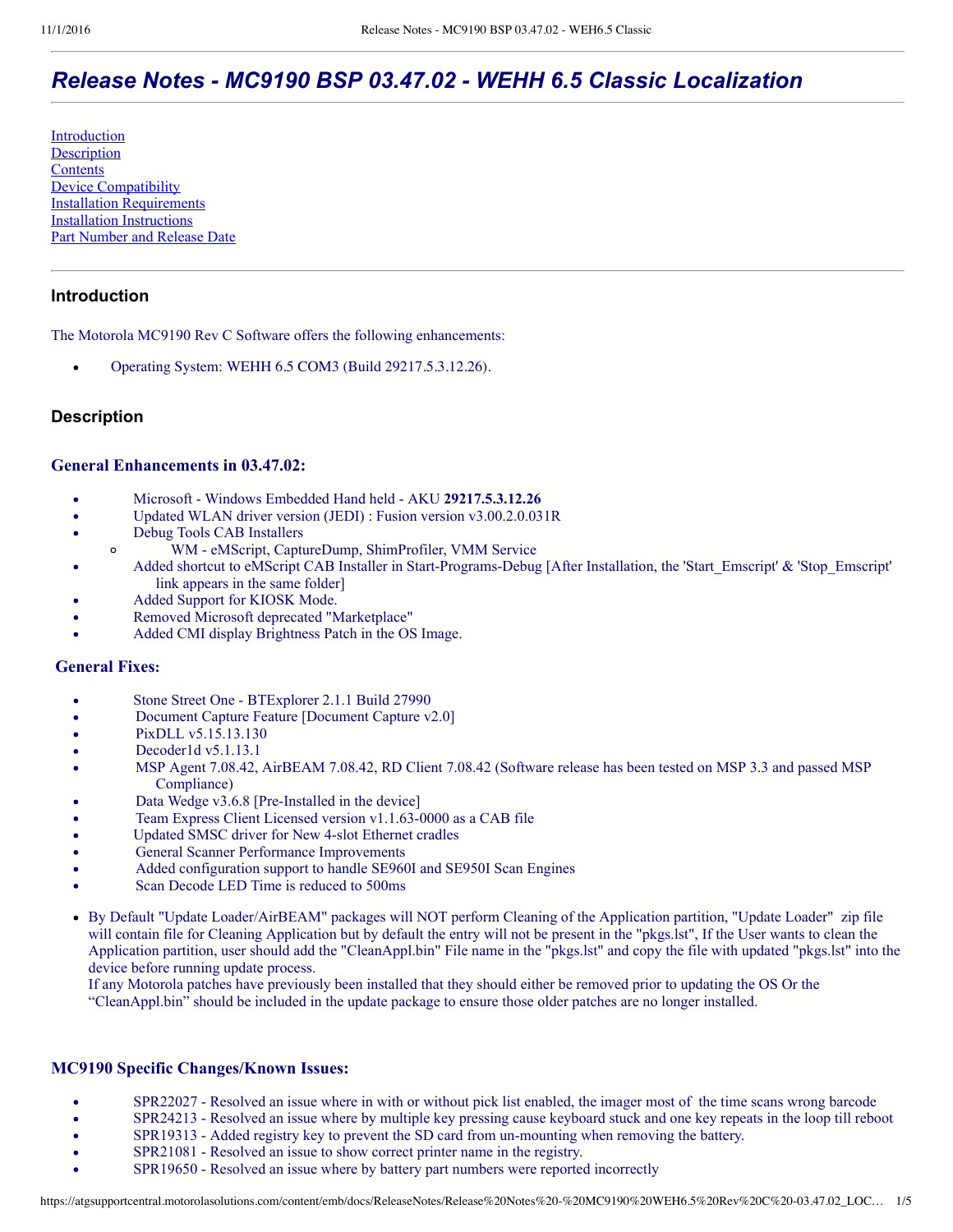#### 11/1/2016 Release Notes - MC9190 BSP 03.47.02 - WEH6.5 Classic

- SPR23220 Resolved an issue with SS1 Bluetooth stack, where in Bluetooth connection was lost when using Audio Gateway or Headset profile
- SPR23279 Resolved issue where in Bluetooth Explorer crashes when switching between Wizard/Explorer modes.
- SPR22761 Resolved an issue whereby the device locks up when trying to access the "www.motorola.com/enterprise" web link on IE
- SPR23015/23049/23623 Resolved key repeat issue caused due to missing Key\_UP event.
- SPR22012/21747 Resolved an issue where by the trigger on the gun device does not work when the keyboard is disabled via CtlPanel.
- SPR21940/21706 Resolved an issues where by opening COM port either by Serial App Or Pocket Browser meta tag causes to show junk characters.
- SPR22214 Resolved an issue with Imager APIs, whereby the Camera took lot of time to take a picture.
- SPR24119 Resolved an issue where by Bluetooth connection was getting terminated after 24 hours of active connection.
- SPR20717 Resolved an issue whereby the Blue and Orange function keys were not indicating the respective key state.
- SPR21180/ SPR22372/ 23079 Resolved Imager API issue whereby the camera driver returned Fragmented images.
- SPR19505 Resolved Serial communication issue whereby at baud of 2400 (or 1200) communication does not work correctly
- SPR20999 Resolved an issue whereby the Datawedge stops scanning.
- SPR20467 Resolved an issue with "SetRegistryContext" API.
- SPR21794 Resolved an issue whereby the Gain adjustments were not persistent after a timeout suspend.
- SPR21954 Resolved a BT Explorer issue seen on Stone Street stack when the device moves from trusted to untrusted during reboot
- SPR24105 Resolved EMDK compatibility issue seen with calling EMDK Battery API with SMART\_BATTERY\_STATUS\_STRUCT structure.
- SPR23994 Resolved an issue whereby the Illumination goes off after 5 to 10 scans with Pick list ON
- SPR23889 Send data option now has settings to convert data to uppercase or lowercase.
- SPR23081 Treat data as binary option now has a setting to treat all the data as ASCII data.
- SPR21527 Resolved EMDK installation issue whereby Symbol.StandardForms.dll was not getting installed.
- SPR21170 Resolved an issue where on few units, after performing a cold boot with phone ON was resulting in the phone OFF state.
- SPR21356 Resolved an issue on localized OS whereby the title bar text on Settings applet shows boxes instead of actual text.
- SPR22759 Removed EVDO GPS registry settings that overwrites the SiRF GPS registry setting
- SPR22570 Resolved an issue with RS507 miss-decoding when using MS BT stack.
- SPR23421 Microsoft resolved an issue whereby the cursor focus was changing to next tab while swiping with stylus to highlighting within the text box.
- SPR23493 Microsoft added Secure Renegotiation support into the AKU, whereby the clients responds when the server wants to renegotiate the connection.
- SPR22769 Microsoft resolved an issue whereby the OS did not support current Russian time zones.
- SPR23319/23112 Microsoft resolved issues whereby RDP displays grid lines on remote windows applications
- SPR23189 Resolved an issue with full screen handwrite on WM6.5 Traditional Chinese Localized OS
- SPR 23343 Resolved an issue with Remote Desktop whereby pressing  $ALT + F$  (to open file menu) in remote desktop, the ALT Key was not getting released once the F Key is pressed.
- SPR21578 Resolved an issue whereby RAS connection was not getting terminated or continued when the unit is removed from the vehicle.
- SPR21129 Resolved an keyboard remapping issue seen on Japanese OS whereby when the Keypad Orange state is on, some of the key codes generated are incorrect.
- SPR20790 Resolved an issue seen whereby it shows up an Unidentified USB error message when the device wakes up from suspended when on cradle.
- SPR21921 Resolved an issue whereby screen black's out but the device is still functional which can be verified through remote desktop application.
- SPR23030 Resolved an issue where an external scanner does not work when connected over USB on MC9190
- SPR21072 Resolved an issue whereby pressing a key causes the device to repeat the Keyboard click sound multiple times
- SPR23532 Resolved Auto-initiate of Serial AS connection after inserting into the cradle.
- SPR22036 Resolved an issue where an Audible click is noticed during an audio recording

#### **WLAN Fusion Release Notes v3.00.2.0.0031R:**

- SPR23692 Resolved an issue whereby the Fusion radio is unavailable when resuming after several suspends
- SPR23318 Resolved an issue whereby the Fusion stops communicating after some time and no more probe requests are sent  $\bullet$ from terminal.
- SPR21411 Resolved an issue whereby the device does not send DHCP decline after a duplicate IP address is detected.
- SPR20363 Resolved an issue whereby WLAN roams frequently in an environment where AP beacons are sent at 11 Mbps.
- SPR20889 Resolved an issue whereby a Large percentage of beacons are missed at times.
- SPR21228 Resolved an issue whereby the device does not get an IP address if the mixed mode configuration is changed in AP after device gets connected.
- SPR20750 Resolved an issue whereby the dialog box loses focus when using Fusion to config a profile on Mobile Terminal without touch panel.
- SPR21898 Resolved an issue seen whereby after performing a cold boot the device does not connect to the network.
- SPR24124 Resolved an issue whereby an RDP session locks up after several roams.
- SPR24125 Resolved an issue whereby a Fusion Supplicant triggers continuous EAPOL Start request.

https://atgsupportcentral.motorolasolutions.com/content/emb/docs/ReleaseNotes/Release%20Notes%20-%20MC9190%20WEH6.5%20Rev%20C%20-03.47.02\_LOC… 2/5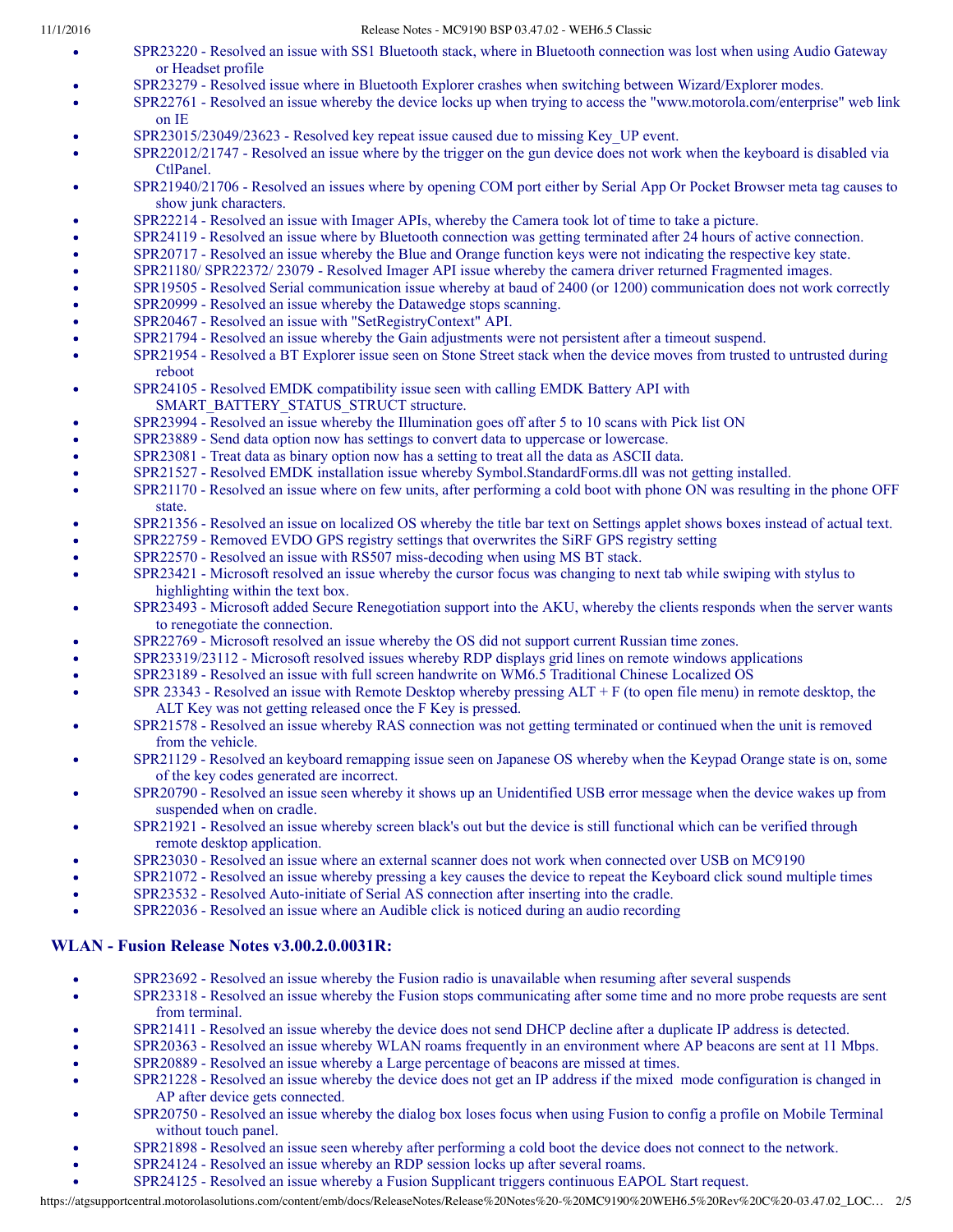- SPR24127 Resolved an issue whereby the MU does not initiate authentication while connecting to a profile on resume.
- SPR23318 Resolved an issue whereby there are no data packets sent receiving deauth.
- SPR24648 Updated U-APSD settings by default set to Disable.
- SPR23227 Resolved an issue whereby Fusion logs are displaying garbage characters while printing friendly names of the APIs.
- SPR24721 Resolved an issue whereby Fusion Supplicant crashes occasionally after receiving M1 from the authenticator.

#### **Scanner - SPR Fixes**

- SPR23241 Added support for QR FNC1 Barcode Symbology.
- SPR21692 Resolved an issue whereby disabling adaptive scanning at start up was not working when configured to be disabled through a registry key.
- SPR22117 Resolved an issue where a 1D SE-960 scan engine is not meeting the spec when used with MC9190-GA0SWGYA6WR
- SPR22625 Narrow beam is set as default for Lorax.
- SPR22647 Resolved an issue whereby an RS507 connected through Bluetooth, slows down when scanning.
- SPR22940 Resolved an issue whereby the 1D SE960 medium beam setting is not possible to be selected.
- SPR23710 Improved the Scanning Performance for SE960 and SE950 scan engines.
- SPR21239 Resolved scanning issue seen on Lorax when using through DataWedge where is stops scanning.

#### **Fixes and Known Issues in MSP Agent v7.08.42:**

"For MSP release notes, see Support Central and refer to the Release Notes document for the latest MSP release."

Mobility Services Platform 4.2 Release Notes

https://portal.motorolasolutions.com/Support/US-EN/Resolution?

[solutionId=91910&redirectForm=search&searchQuery=%3FsearchType%3Dsimple%26searchTerm%3DMSP%20release%20notes](https://support.symbol.com/support/search.do?cmd=displayKC&docType=kc&externalId=12920&sliceId=&dialogID=209356172&stateId=1%200%20209352171)

#### **Known Issues:**

o Default Team Express Private call key is not mapped to any key. User must configure the key before starting the session.

#### **Known issues in the Windows Mobile Products:**

- By default Input panel applet is not displayed in Start>Settings>Personal page due to a known issue from Microsoft wherein the user will not be able to close the Input panel applet.
	- As a workaround if enabled, the applet can be closed using the "OK" button on the hard keyboard.

Remove the below registry entry and reboot, to display the "Input" applet under Settings\Personal page.

 **"Redirect"=""**

- which is present in the following section:
- [HKEY\_LOCAL\_MACHINE\ControlPanel\Input]
- This paragraph  $\&$  its content applies only while using the Japanese localized image with 53 key, keypad.

The user guide specifies the following:

SHIFT2 @ SHIFT-6  $\wedge$ SHIFT-7  $\&$ FUNC-W FUNC-J

While the actual values that would get generated, in Japanese localized image with 53 key, keypad are:

| SHIFT-2       | "        |
|---------------|----------|
| SHIFT-6       | &        |
| SHIFT-7       |          |
| <b>FUNC-W</b> | ∧        |
| <b>FUNC-J</b> | $\omega$ |

#### <span id="page-2-0"></span>**Contents**

|  | 9190w65HcpUL034702.zip UpdateLoader Package.(Chinese Simplified)   |
|--|--------------------------------------------------------------------|
|  | 9190w65HcpAB034702.APF AirBeam Pacakge.(Chinese Simplified)        |
|  | 9190w65HctUL034702.zip  UpdateLoader Package.(Chinese Traditional) |
|  |                                                                    |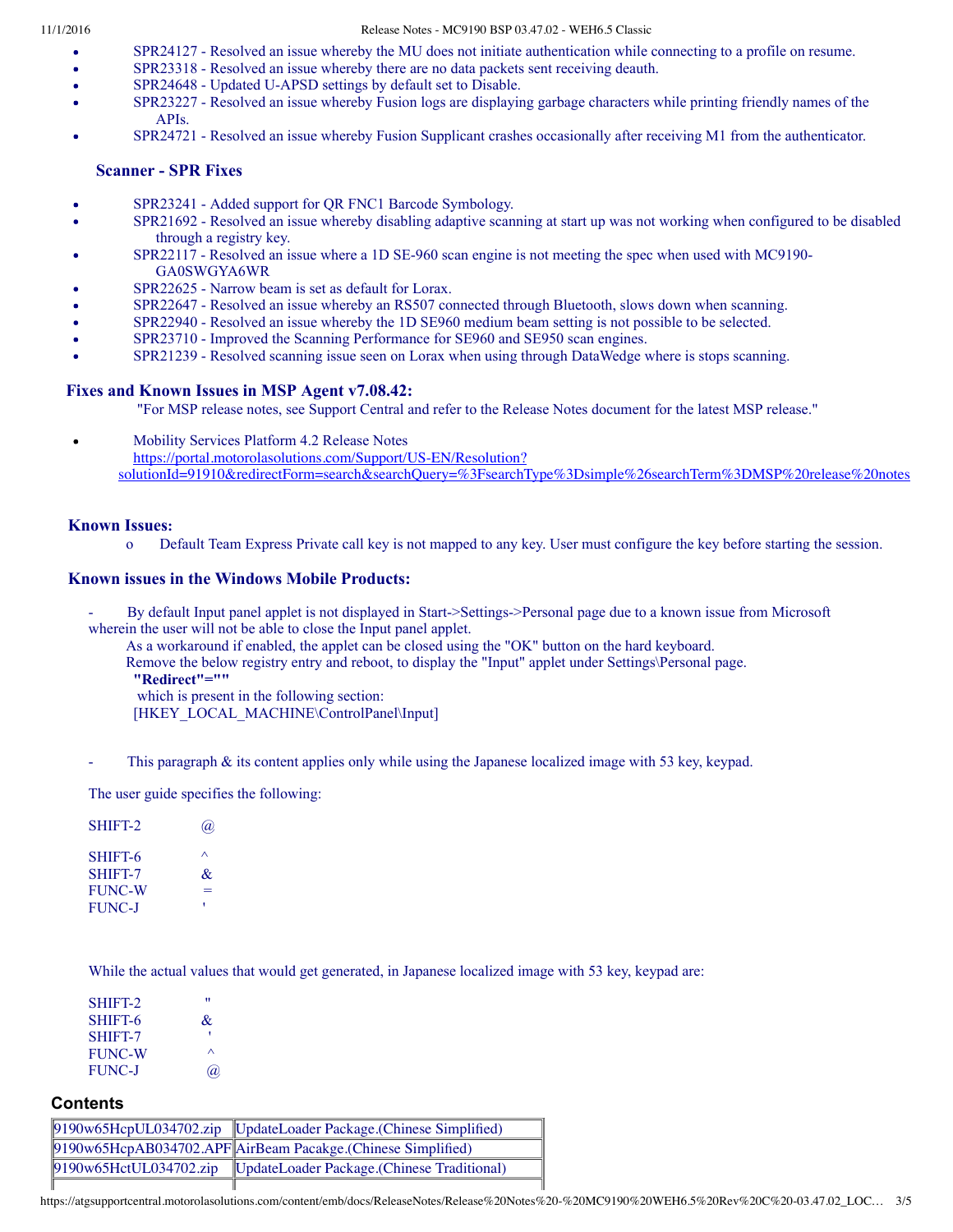|                                                   | 9190w65HctAB034702.APF AirBeam Pacakge.(Chinese Traditional) |
|---------------------------------------------------|--------------------------------------------------------------|
|                                                   | 9190w65HdeUL034702.zip   UpdateLoader Package.(German)       |
| 9190w65HdeAB034702.APF AirBeam Pacakge.(German)   |                                                              |
| 9190w65HfrUL034702.zip                            | <b>UpdateLoader Package.</b> (French)                        |
| 9190w65HfrAB034702.APF AirBeam Pacakge.(French)   |                                                              |
| 9190w65HitUL034702.zip                            | UpdateLoader Package.(Italian)                               |
| 9190w65HitAB034702.APF                            | AirBeam Pacakge.(Italian)                                    |
| 9190w65HjpUL034702zip                             | UpdateLoader Package.(Japanese)                              |
| 9190w65HjpAB034702.APF AirBeam Pacakge.(Japanese) |                                                              |
| 9190w65HkoUL034702.zip                            | UpdateLoader Package.(Korean)                                |
| 9190w65HkoAB034702.APF AirBeam Pacakge.(Korean)   |                                                              |
| 9190w65HsiUL034702.zip                            | UpdateLoader Package.(Spanish)                               |
| 9190w65HsiAB034702.APF AirBeam Pacakge.(Spanish)  |                                                              |

# <span id="page-3-0"></span>**Device Compatibility**

This software release has been approved for use with the following Symbol devices.

| Device | <b>Operating System</b>    |
|--------|----------------------------|
| MC9190 | Windows Mobile 6.5 Classic |

## <span id="page-3-1"></span>**Installation Requirements**

MC9190 device must contain a released version of WM6.5 Software

## <span id="page-3-2"></span>**Installation Instructions**

### **For Upgrade:**

 $\circ$  If the device is running Rev B(v02.41.03)), user can use Rev C(v03.47.02) Update Loader package to update the device. **For Downgrade:**

- If device has Rev A hardware running with v03.47.02, user is permitted to downgrade to BSP34 (v01.34.08) and BSP(v2.41.03). *(To identify Rev A hardware, go to Start>Settings>System>"System Info"Applet>"Display" Page> Display ID: LH370V01).*
- *If your device has CMI Display, DO NOT Downgrade to BSP34(v*01.34.08*) since this BSP does not have support for CMI display)* (To find the display ID *Go to System Info Applet on the device to find the Display Id: Start>Settings>System>"System Info" Applet>"Display". For CMI> PJ037PD.*

### <span id="page-3-3"></span>**Part Number and Release Date**

27 Feb 2014

- 1. 9190w65HcpUL034702.zip
- 2. 9190w65HcpAB034702.APF
- 3. 9190w65HctUL034702.zip
- 4. 9190w65HctAB034702.APF
- 5. 9190w65HdeUL034702.zip
- 6. 9190w65HdeAB034702.APF
- 7. 9190w65HfrUL034702.zip
- 8. 9190w65HfrAB034702.APF
- 9. 9190w65HitUL034702.zip
- 10. 9190w65HitAB034702.APF
- 11. 9190w65HjpUL034702.zip
- 12. 9190w65HjpAB034702.APF
- 13. 9190w65HkoUL034702.zip
- 14. 9190w65HkoAB034702.APF
- 15. 9190w65HsiUL034702.zip
- 16. 9190w65HsiAB034702.APF

spacerun:  $\gamma$ es" >  $\lambda$